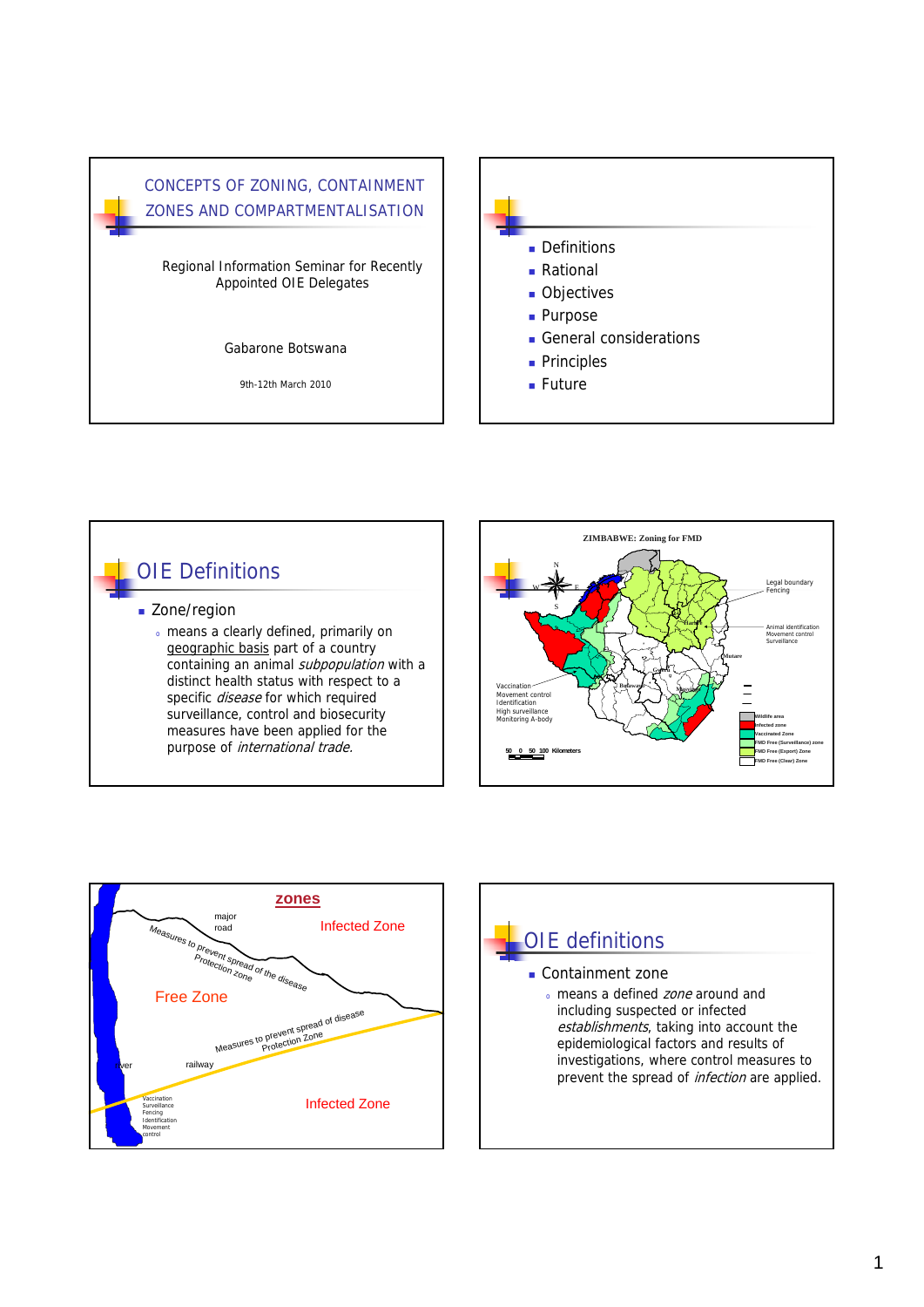







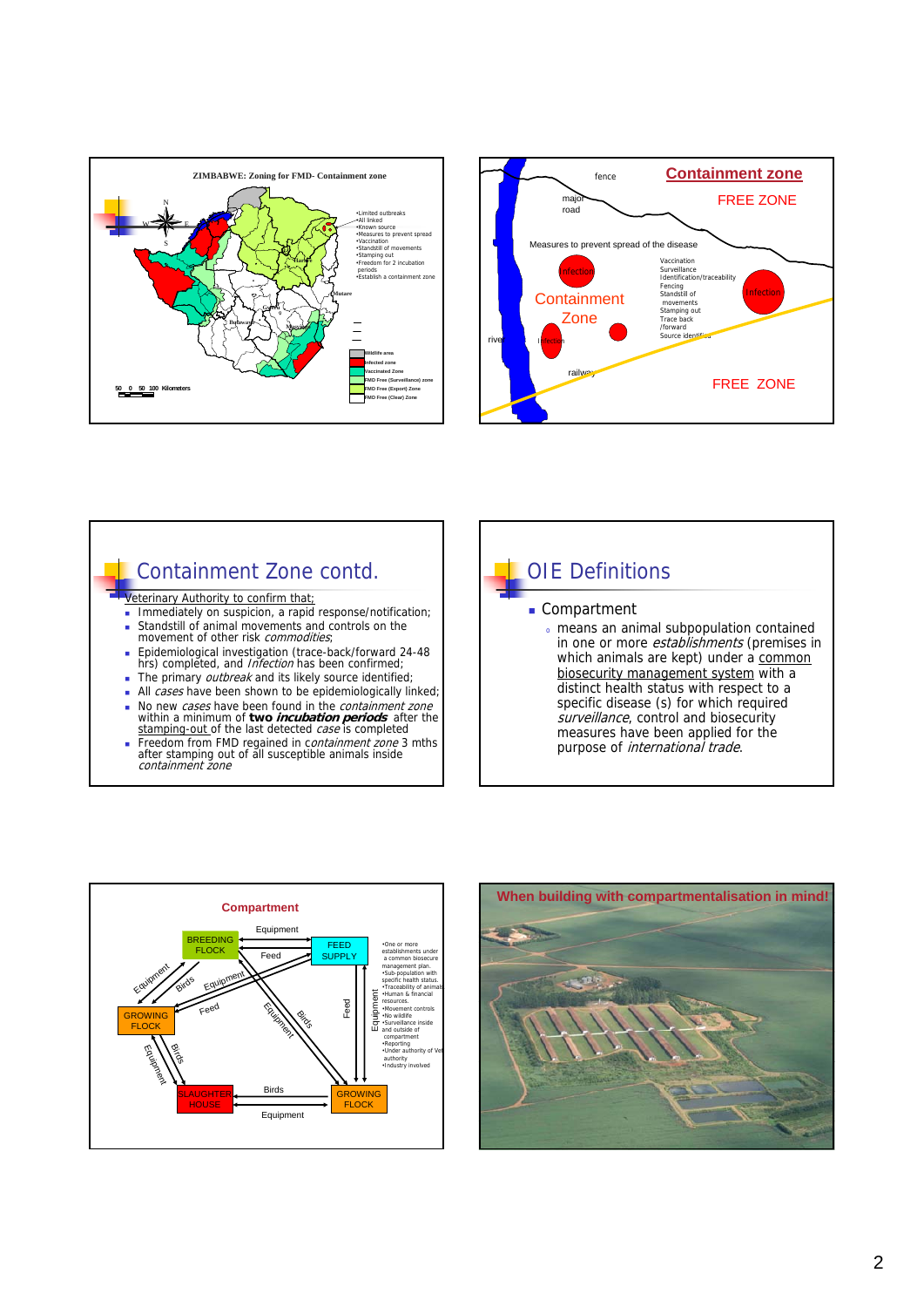#### Rational

**Given the difficulty of establishing and** maintaining a disease free status for an entire country, especially for diseases the entry of which is difficult to control through measures at national boundaries, there may be benefits …to establishing and maintaining a subpopulation with a distinct health status within its territory."

# **Objective**

**zoning and compartmentalisation** are procedures implemented by a country to define sub-populations of distinct animal health status within its territory for the purpose of disease control and/or international trade

### In practice

- A zone is defined primarily on a **geographical** basis (using natural, artificial or legal boundaries)
- $\blacksquare$  *A compartment* is defined primarily by **management** and husbandry practices relating to biosecurity. Industry is involved
- Responsibility for both approaches is with the Veterinary Authority of the country concerned
- Both are established **before** a disease crisis

# Purpose of compartment

- **For international trade**
- Disease control best established before disease outbreaks
- **Maximize use of resources**
- Will permit functional separation of wildlife from sub-population of animals that a zone cannot achieve

# General considerations

- Agreement between importing and exporting countries
- Separation of an animal sub-population based on criteria in Chapters 4.3 & 4.4. of the Code.
- Developed on basis of specific disease(s) (other listed diseases within compartment also important)
- Competence of the Veterinary Service
- Disease situation and reporting inside and outside of compartment
- Disease surveillance (active, frequency, approved diagnostic lab etc)

# General considerations contd.

- **Intensively reared animals**
- Compliance with standards of the Code
- Industry involvement and cooperation required
- May involve multiple establishments under common management system (all must be included in biosecurity system)
- **Monitoring and auditing (quality assurance)**